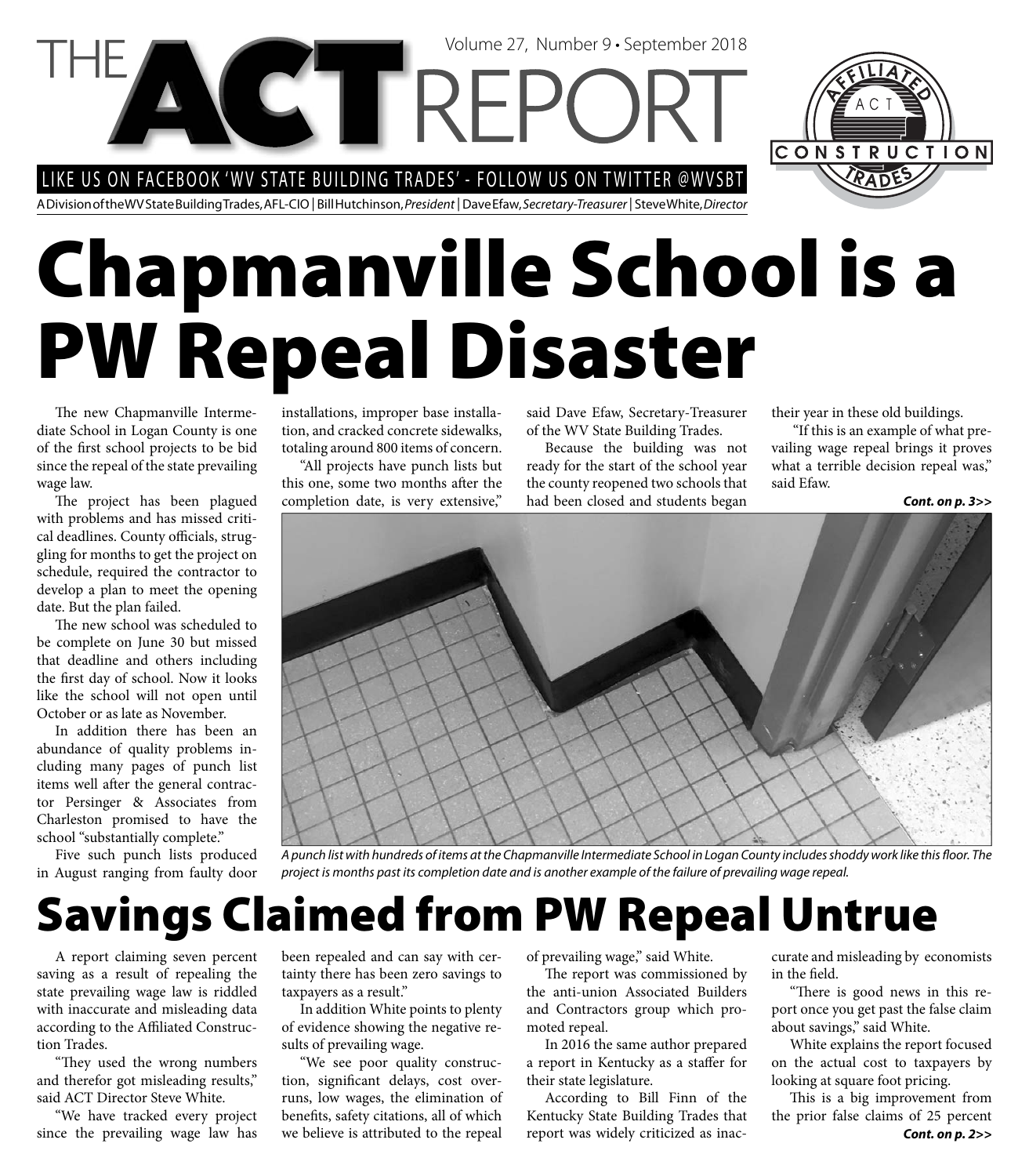### **Painting Company Violates WV Jobs Act**

An Ohio based bridge painting company has been fined \$7,500 for violating the West Virginia Jobs Act at projects in Kanawha and Raleigh Counties.

Elite Contractors Inc., from Campbell, Ohio was low bidder on a contract to repaint multiple bridges for the WV Parkways Authority.

The bid was in October of 2017 at more than \$1.3 million.

The WV Jobs Act requires the company to hire local workers when available.

Elite got a waiver from WorkForce for part of the work under the contract but brought in workers under a different classification where they had no waiver.

Payroll records show workers from Louisiana and Florida were imported to work at the project.

The WV Division of Labor enforces the Jobs Act and issued a 'Notice of Penalties' letter on July 25.

The letter explained a review of payroll records found 30 violations of the Act from June 2, 2018 to July 14, 2018.

"We expect there may be addition fines before this project is completed," said Brian Stanley, Director of Organizing for Painters District Council 53.

According to Stanley the contract was to be complete June 29, 2018 and probably won't be done until October.

Stanley said Painters DC 53 has members who are qualified bridge painters and want to go to work but have been unsuccessful in getting Elite to hire them.

"When contractors give local workers a chance they are always satisfied with our local skill level and work ethic," said Stanley. "But some companies prefer to bring in their workers and we don't think that is fair."

### **Catlettsburg Kentucky Labor Day Parade**



Members and family of Iron Workers Local 769 based in Ashland, Kentucky were part of this year's Labor Day Parade held in Catlettsburg, Kentucky.

According to Mark Johnson, Business Manager of the Tri-State Building Trades the Catlettsburg Labor Day event was well attended by all the crafts.

In Portsmouth, Ohio there was a River Days Parade event also on Labor Day weekend where there was good participation by all.

"We fed more than 500 people participating in the River Days Parade," said Johnson. "Jeff Rowe from Sheet Metal Workers Local 24 led the effort along with plenty of rank and file help."

## **Insulators Local 80 Apprenticeship**

**PROGRAM NAME:** Heat & Frost Insulators Local 80 JATC

**WHERE TO APPLY:** Any Work-Force WV office

**WHEN TO APPLY:** September 24th – November 30th, 2018

**HOURS TO APPLY:** M o n d a y thru Thursday: 8:30 - 5:00, Friday 9 -5. Please check your local WorkForce WV Office for TABE testing times.

**MINIMUM QUALIFICATIONS AGE:** At least 18 years of age **EDUCATION:** High School Di-

ploma or equivalent

**PHYSICAL:** Must be physically able to perform the work of the trade, a drug test will be required

**DRIVERS LICENSE:** Must have a valid Driver's License

**APTITUDE:** Meet testing requirements administered by Work-Force WV

**RESIDENCY:** Must reside in one of the following counties at least one year prior to applying

**Ohio:** Gallia, Meigs, Washington, Jackson, Pike, Lawrence or Scioto

**Kentucky:** Bath, Carter, Floyd, Knott, Letcher, Martin, Owsley, Rowan, Boyd, Elliot, Greenup, Lawrence, Lewis, Menifee, Pike, Wolfe, Breathitt, Estill, Johnson, Lee, Magoffin, Morgan or Powell.

**Virginia:** Allegheny, Amherst, Appomattox, Augusta, Bath, Bedford, Bland Botetourt, Buchannan, Campbell, Carroll, Charlotte, Craig,

Dickenson, Floyd, Franklin, Giles, Grayson, Halifax, Henry, Highland, Montgomery, Nelson, Patrick, Pittsylvania, Pulaski, Roanoke, Rockbridge, Russell, Smyth, Tazewell, Washington or Wythe.

**West Virginia:** Boone, Calhoun, Fayette, Jackson, Lincoln, Mason, Monroe, Pleasants, Raleigh, Roane, Webster, Wyoming, Braxton, Clay, Gilmer, Nicholas, Pocahontas, Randolph, Summers, Wirt, Wayne, Cabell, Doddridge, Greenbrier, Lewis, McDowell, Mingo, Pendleton, Putnam, Ritchie, Kanawha, Logan, Mercer, Wood or Upshur.

**DOCUMENTS:** Certified Birth Certificate, Copy of High School Diploma or GED/TASC Certificate, copy of Valid Driver's License, Certified High School Transcript of Grades, must be mailed c/o JATC, P.O. Box 806, Winfield, WV 25213 and received no later than December 31, 2018.

DO NOT MAIL UNTIL AFTER YOU APPLY AND MEET TESTING REQUIREMENTS.

THE RECRUITMENT, SELEC-TION, EMPLOYMENT, AND TRAINING OF APPRENTICES SHALL BE WITHOUT DISCRIMI-NATION BECAUSE OF RACE, COLOR, RELIGION, NATIONAL ORGIN, OR SEX.

For more info contact (304) 586-  $4780.$ 

### *Savings Claimed*

#### *Continued from Page 1*

savings based on wage cuts. The biggest problem with the square footage numbers is they in-

cluded site preparation costs which vary widely and have nothing to do with wages.

In addition, and noted in the report, the larger a school is the lower the square footage cost.

So comparing large schools to small schools shows a lower square footage cost that has nothing to do with labor costs.

ACT has asked a few economists to review the ABC report and the first point made is there is not enough data to draw any firm conclusion.

The report only looked at six schools that had no prevailing wage requirement, one of which was built entirely by union contractors and all the projects had some portion of prevailing wage comparable pay.

"We are still reviewing the report and welcome the debate," said White.  $\blacksquare$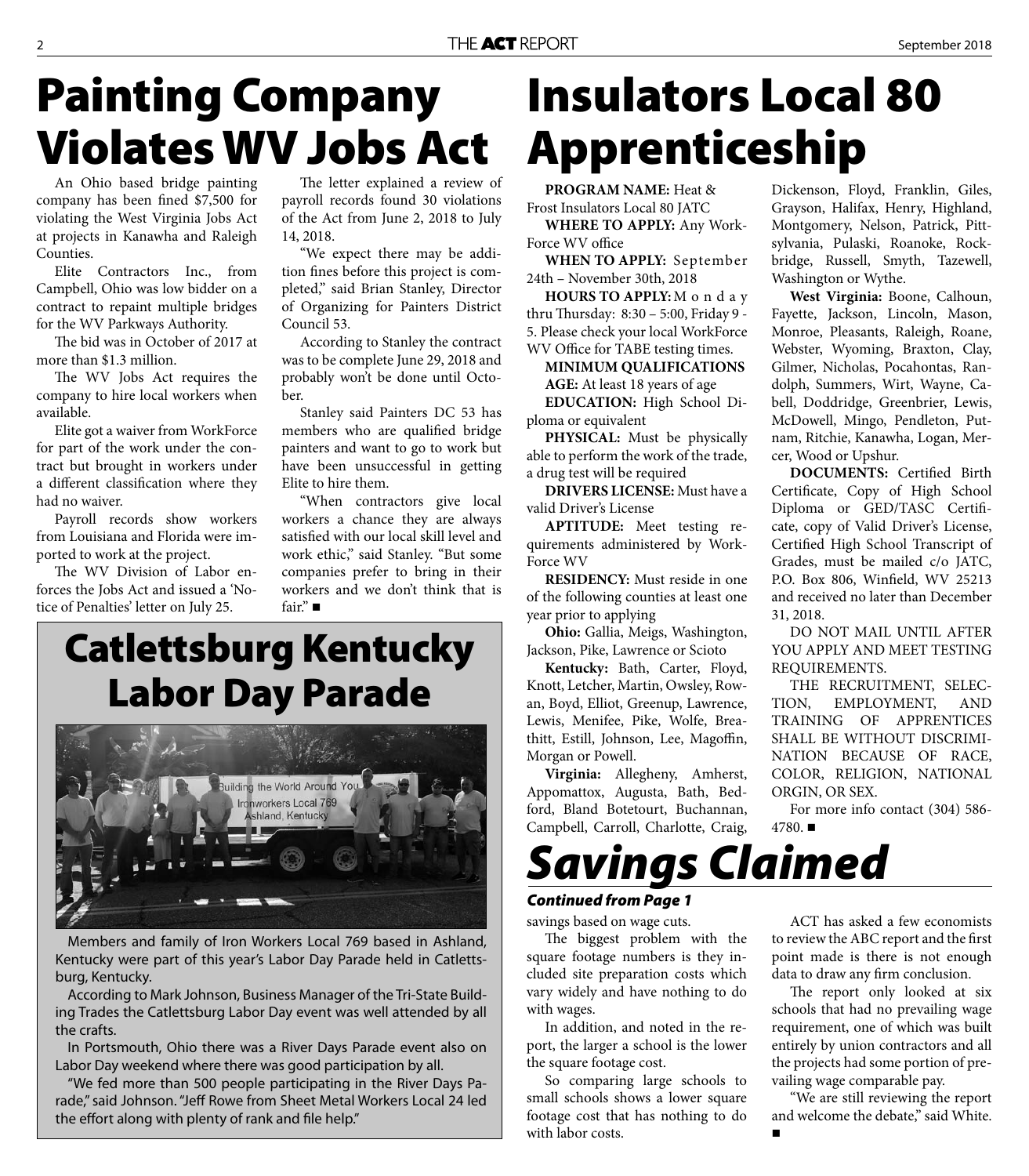# **Trade Endorsement 2018 General Election**

**U.S. Senate -** Joe Manchin **U. S. House of Representatives**  1st District David McKinley (R) 2nd District Talley Sergent 3rd District Richard Ojeda **State Senate** 1st William Ihlenfeld 2nd Denny Longwell 3rd James Leach 4th Brian Prim 5th Mike Woelfel 6th Charles Sammons 7th Ron Stollings 8th Richard Lindsay 9th William 'Bill' Wooton 10th Stephen Baldwin 11th Bill Hamilton (R) 12th Mike Romano 13th Bob Beach 14th Stephanie Zucker 15th Jason Armentrout (I) 16th John Unger 17th Terrell Ellis  **House of Delegates** 1st Diana Magnone Randy Swartzmiller 2nd **Phillip Diserio** 3rd Shawn Fluharty Erikka Storch (R) 4th Joe Canestraro Lisa Zukoff 5th Dave Pethtel 6th **T. Chris Combs** 7th Lissa Lucas 8th **David Bland** 9th Iim Marion 10th **Andy Daniel** Harry Deitzler J. Morgan Leach 11th Sarah Duncan 12th Missy Morris 13th **Scott Brewer** 14th Brianne Solomon 16th Sean Hornbuckle Matt Spurlock Vera Miller (R) 17th Chad Lovejoy Matthew Rohrbach (R) 18th Karen Nance 19th Ken Hicks Robert Thompson 21st Phyllis White 22nd **Gary McCallister** Zack Maynard (R) 23rd Rodney Miller 24th Ralph Rodighiero Timothy Tomblin

25th Tony Paynter (R) 26th Ed Evans 27th Carol Bailey Lacy Watson Phoebe Meadows 28th Andrew Evans Sandy Shaw 29th Ricky Moye 30th Mick Bates 31st Richard Snuffer 32nd Luke Lively Margaret Staggers Mel Kessler 33rd **David Walker** 34th Brent Boggs 35th Andrew Byrd Renate Pore **James Robinette** Doug Skaff Jr. 36th Andrew Robinson Larry Rowe Amanda Estep-Burton 37th Mike Pushkin 38th Tom Tull 39th David "Woody" Holmes 40th Melissa Huffman 41st Paul O'Dell Jr. 42nd Jeff Campbell Cindy Lavender-Bowe 43rd Bill Hartman Cody Thompson 44th Dana Lynch 45th Matthew Kerner 46th Robert "Bob" Stultz 47th Ed Larry 48th Tim Miley Richard Iaquinta Robert Garcia Derek McIntyre 49th George Abel 50th Mike Caputo Linda Longstreth Michael Angelucci Guy Ward (R) 51st Barbara Fleischauer Evan Hansen Rodney Pyles Danielle Walker John Williams 52nd **Gary Knotts** 53rd Cory Chase 54th John Hott (R) 55th Isaac Sponaugle 56th Timothy Ryan 58th Bibi Hahn 59th John Isner 61st Jason Barrett

63rd Sam Brown 64th Barby Frankenberry 65th Sammi Brown

There are nine candidates affiliated with the WV State Building Trades. Below is a profile of three.

**Gary Knotts** is running for the House of Delegates in Preston County which is the 52nd District. He has

been a member of IBEW Local 596 for 27 years. Knotts is spending as much time as possible reach-

ing out to citizens in every small town or community he can and at events to speak to them about what they think matters most.

"I don't believe the current Legislature represents the real citizens of West Virginia," said Knotts. "It's time for us to have new leadership that will focus on allowing working people to live here and make a living wage. The attacks on average citizens haven't stopped and they won't stop until we elect representatives that care about real people, not corporations. I will be one of those delegates if elected."

**James Robinette** is a 3rd generation pipefitter from Local Union 625 and has been working in the trades

since 2007. He is also an apprenticeship instructor for 625 and serves on their Finance committee. Robi-

nette is running for House of Delegates in District 35 which is part of Kanawha County.

He is currently reaching out to voters using social media and by 66th David Dinges 67th John Doyle **Bold** = Trades Member

door knocking to talk to folks directly about their concerns.

"I decided to run for office after the Legislature began their attack on working people," said Robinette. "In particular the passage of so-called Right-to-Work fueled my desire to run for office and try to turn back some of these harmful laws that hurt the hard working West Virginians. Legislators need to focus on our economy and create more good paying jobs and stop attacking people who are already able to make a decent living here."

**David Bland** is running for the House of Delegates in District Eight covering Wood County.

A lifelong citizen of West Vir-

ginia and a 17 year member of the International Union of Painters and Allied Trades, Bland is reaching



out to his potential constituents with a lot of door knocking and events.

"I am running for office because I am tired of West Virginia and its citizens being left behind," said Bland. "The continued attack on working people by this current Legislature is a disgrace and it is time to create an economy that allows our children to stay instead of moving away to find a good paying job. Right now our teachers, police officers and nurses among others are underpaid and a lot of our current legislators are trying to ruin the livelihood of construction workers too." ■



#### *Continued from Page 1*

"What I do know is the low bid may turn out to be very expensive for taxpayers when all is said and done."

OSHA has issued a number of citations at the job including at least two contractors with initial fines more than \$20,000.

At least one contractor was fined

for violation of the WV Jobs Act. A May 24 letter from the WV Division of Labor to Ever Castillo at a Maryland address noted 50 violations of the Jobs Act and levied a \$12,500 fine.

It is believed Persinger must pay a \$2,000 per day late fee or liquidated damage, required by the contract. ■